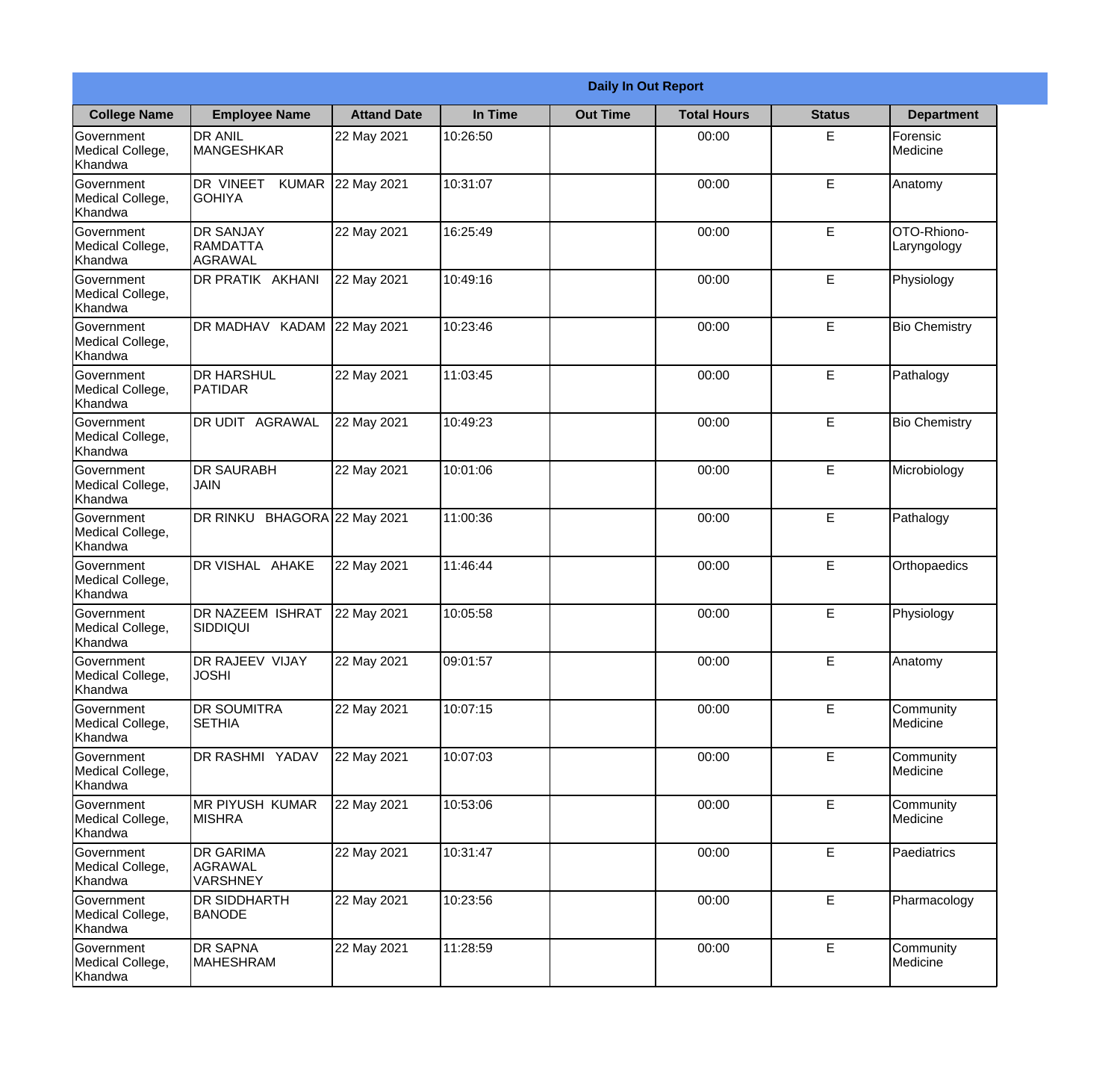| <b>Designation</b>                  | <b>Category</b>        |
|-------------------------------------|------------------------|
| <b>Assistant Professor</b>          | Para Clinical          |
| Professor                           | Non Clinical           |
| Professor                           | Clinical               |
| Assistant Professor                 | Non Clinical           |
| <b>Assistant Professor</b>          | Non Clinical           |
| Assistant Professor   Para Clinical |                        |
| Associate Professor Non Clinical    |                        |
| Associate Professor   Para Clinical |                        |
| Assistant Professor   Para Clinical |                        |
| <b>Assistant Professor</b>          | <i><b>Clinical</b></i> |
| Professor                           | Non Clinical           |
| Assistant Professor Non Clinical    |                        |
| Assistant Professor   Para Clinical |                        |
| Assistant Professor   Para Clinical |                        |
| Statistician                        | Para Clinical          |
| Associate Professor Clinical        |                        |
| Associate Professor   Para Clinical |                        |
| Associate Professor Para Clinical   |                        |

## **Daily In Out Report**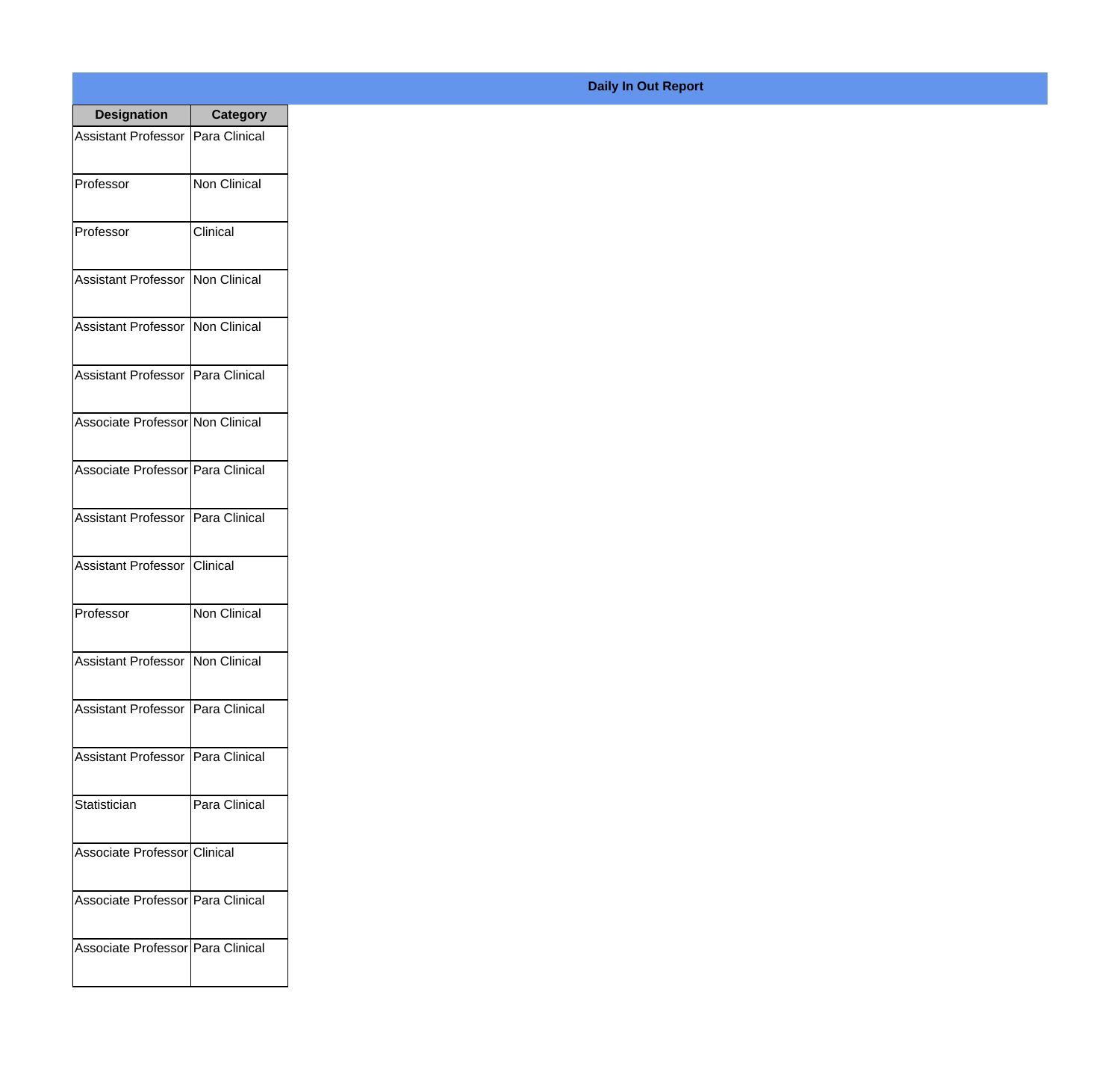|                                                         | <b>Daily In Out Report</b>        |             |          |          |       |   |                      |  |
|---------------------------------------------------------|-----------------------------------|-------------|----------|----------|-------|---|----------------------|--|
| <b>Sovernment</b><br>Medical College,<br><b>Khandwa</b> | IDR NISHA<br>IKAITHWAS            | 22 May 2021 | 10:34:37 | 13:36:36 | 03:02 | P | Psychiatry           |  |
| Government<br>Medical College,<br>Khandwa               | DR SHAIKH M.KHALIQ 22 May 2021    |             | 19:46:11 |          | 00:00 | E | <b>Bio Chemistry</b> |  |
| Government<br>Medical College,<br><b>Khandwa</b>        | IDR SANGEETA<br>ICHINCHOLE        | 22 May 2021 | 10:54:00 |          | 00:00 | E | Physiology           |  |
| Government<br>Medical College,<br>Khandwa               | <b>IDR SATISH</b><br>ICHANDEL     | 22 May 2021 | 11:50:05 |          | 00:00 | E | Pharmacology         |  |
| Government<br>Medical College,<br>Khandwa               | <b>DR PURTI AGARWAL</b><br>ISAINI | 22 May 2021 | 10:46:01 |          | 00:00 | E | Pathalogy            |  |